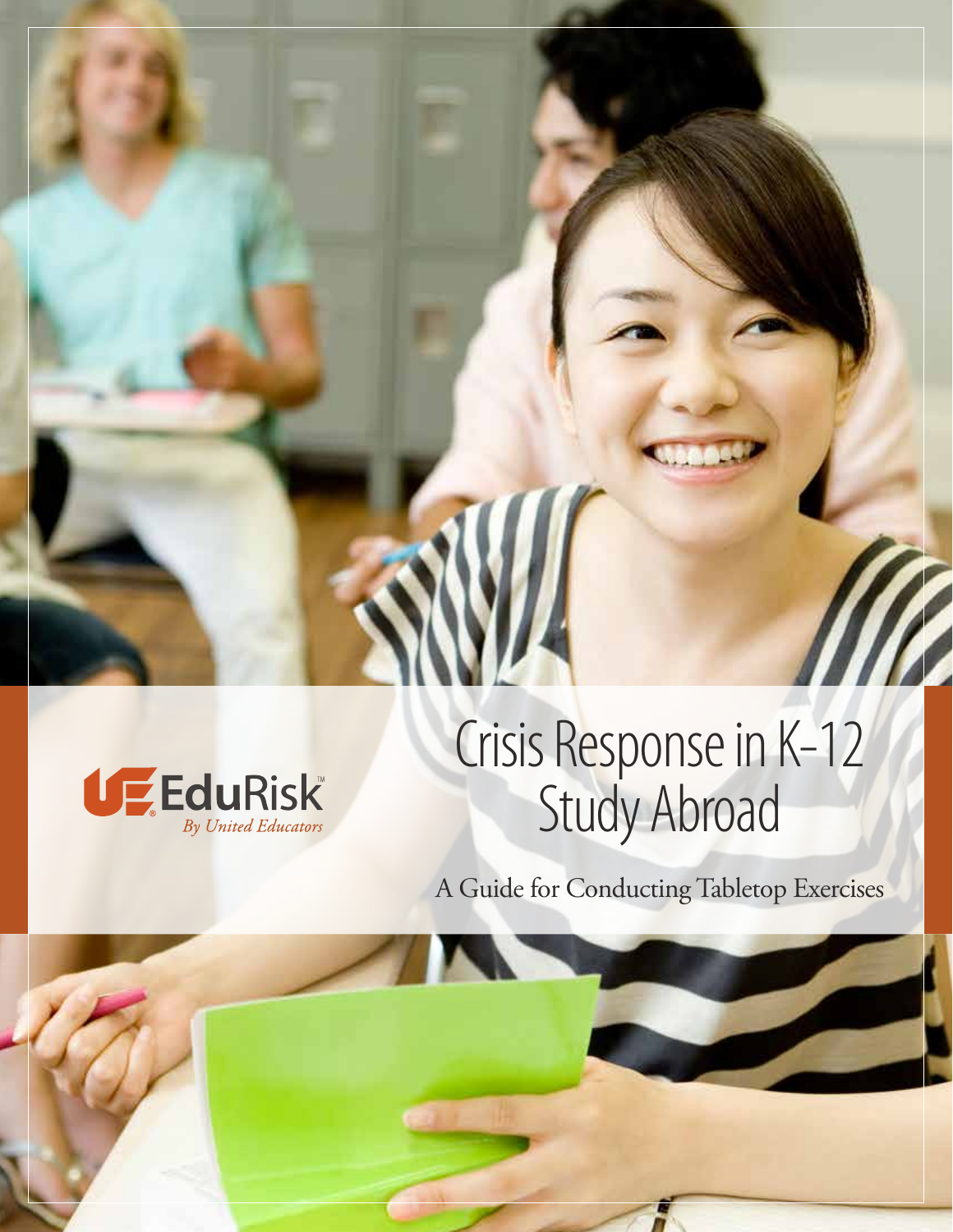

### **Introduction**

The National Association of Independent Schools (NAIS) and United Educators (UE) recently conducted a survey to assess how independent schools are managing the risks posed by **study abroad programs**. The survey showed that only 52 percent of schools have a **crisis management plan** for each study abroad program.

Administrators overseeing global studies programs for independent schools agree that crisis response planning should occur before every trip. It is vital that all travelers and administrators understand their roles and what may be needed in the event of a crisis. UE created this tabletop exercise guide to facilitate emergency and crisis planning instruction for administrators, global studies directors, and trip leaders. We have included scenarios based on three of the most common independent school study abroad claims reported to UE.

### **Study abroad program**

Throughout these efforts and in this advisory, "**study abroad programs**" refers to any school-sponsored educational program offered to students involving travel to a foreign country for up to one academic year, including programs delivered at foreign institutions or ad hoc, as well as shortterm trips led by school faculty, and experiential and service learning trips.

### **Crisis management plan**

To address the many issues that arise during a crisis, UE recommends that schools create a **crisis management plan**—a systematic model for use by a predetermined crisis response team to direct decisions during a crisis.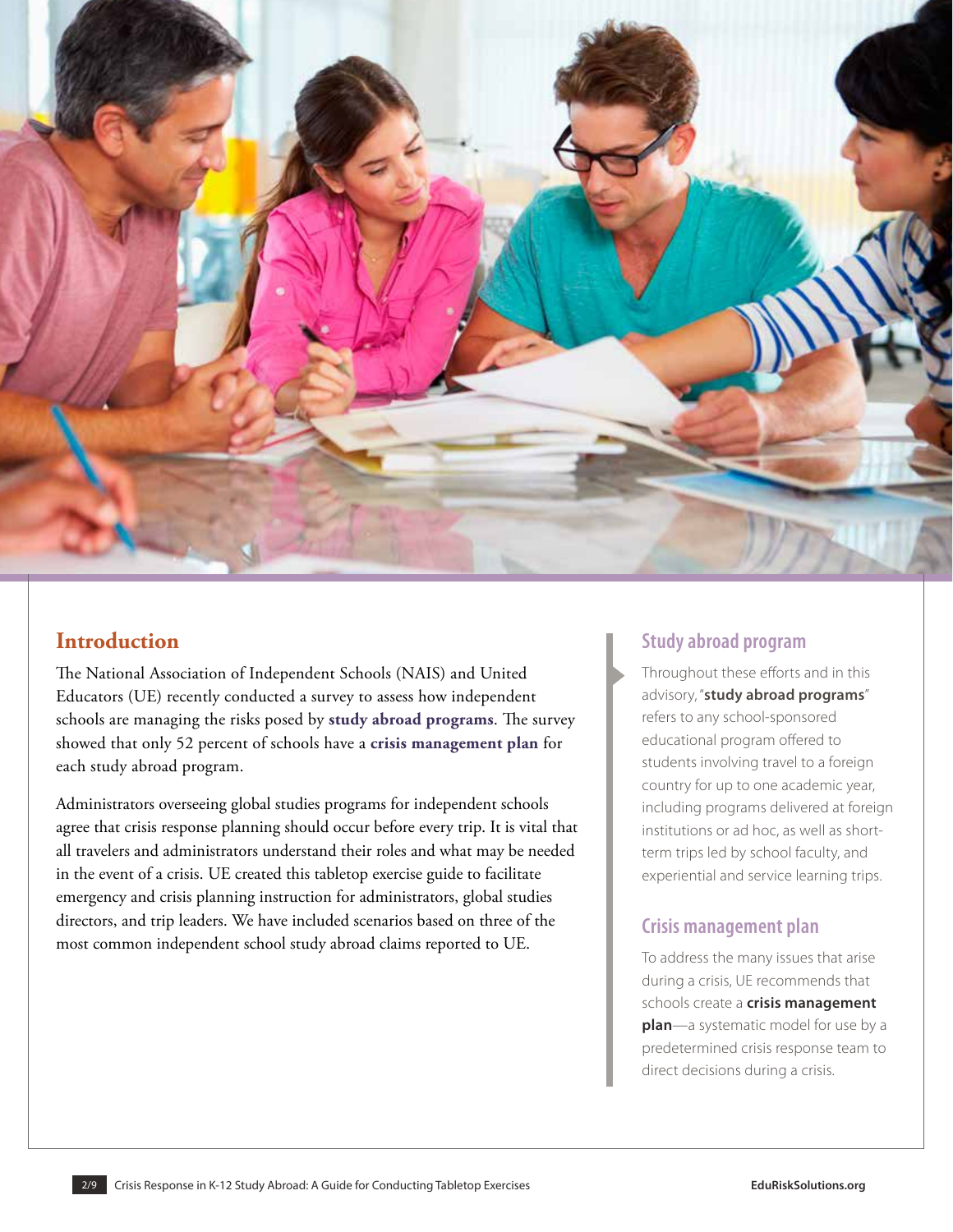| Selecting a Facilitator, Participants, and Observers 3 |
|--------------------------------------------------------|
|                                                        |

#### **Contents**

| Scenario Three: Mental Health Emergency 8 |  |
|-------------------------------------------|--|

### **How to Use This Guide**

These scenarios should prompt crisis response and study abroad team members to discuss your school's policies and practices, apply them to the facts, and consider whether the exercises reveal any deficiencies in your crisis response protocol. As with any tabletop exercise, there are no right or wrong answers.

In addition, the UE video "How to Conduct a Tabletop Exercise at Your Institution: A Tutorial for Campus Administrators and Crisis Response Team Members" provides guidance structuring a tabletop exercise, regardless of the scenario selected, and can be especially helpful to institutions that lack previous experience with these exercises.

### **Selecting a Facilitator, Participants, and Observers**

**Facilitator.** The facilitator is responsible for setting the ground rules and tone, leading and moderating the discussion, helping to answer participant questions, and resolving problems. When selecting a facilitator, look for someone who is well organized, knowledgeable about the exercise topic, and has good interpersonal skills.

PARTICIPANTS. Invite people or departments that are likely **to respond to or be heavily influenced by the scenario.** As mentioned, this should include members of the crisis response team, the global studies director, and trip leaders.

**Observer.** To ensure participant feedback is accurately and completely recorded, require one or more people to observe the exercise, take notes, and recount observations during the review process. Observers should not participate in the scenario's discussion, but should provide input during the debriefing.

### **Facilitators' Role**

The facilitator should always introduce the exercise by reading the objectives. Only the objectives and facts of the scenario, including injects, should be provided to participants. The items under "Questions and Issues to Consider" are for the facilitator only and can be used in several ways. If the group's discussion is lagging, the facilitator might use them to help prompt conversation and keep things on track. By contrast, if the group is active, the facilitator may want to reserve some or all of the items for possible discussion in the debriefing and evaluation at the end of the exercise.

The facilitator should encourage participants and observers to note any gaps identified in the plan and procedures, as well as further training needs. These would be discussed during the debriefing and evaluation, in which participants and observers share their thoughts on the exercise's discussions. Some schools ask participants to complete written evaluations after the exercise.

#### **Participants or Audience**

The participants—or audience—for each tabletop exercise should reflect your school's organization and oversight of study abroad programs. UE recommends that all members of your crisis response team participate in the exercise. Additional participants include the global studies director, or the person who oversees your study abroad program, and trip leaders.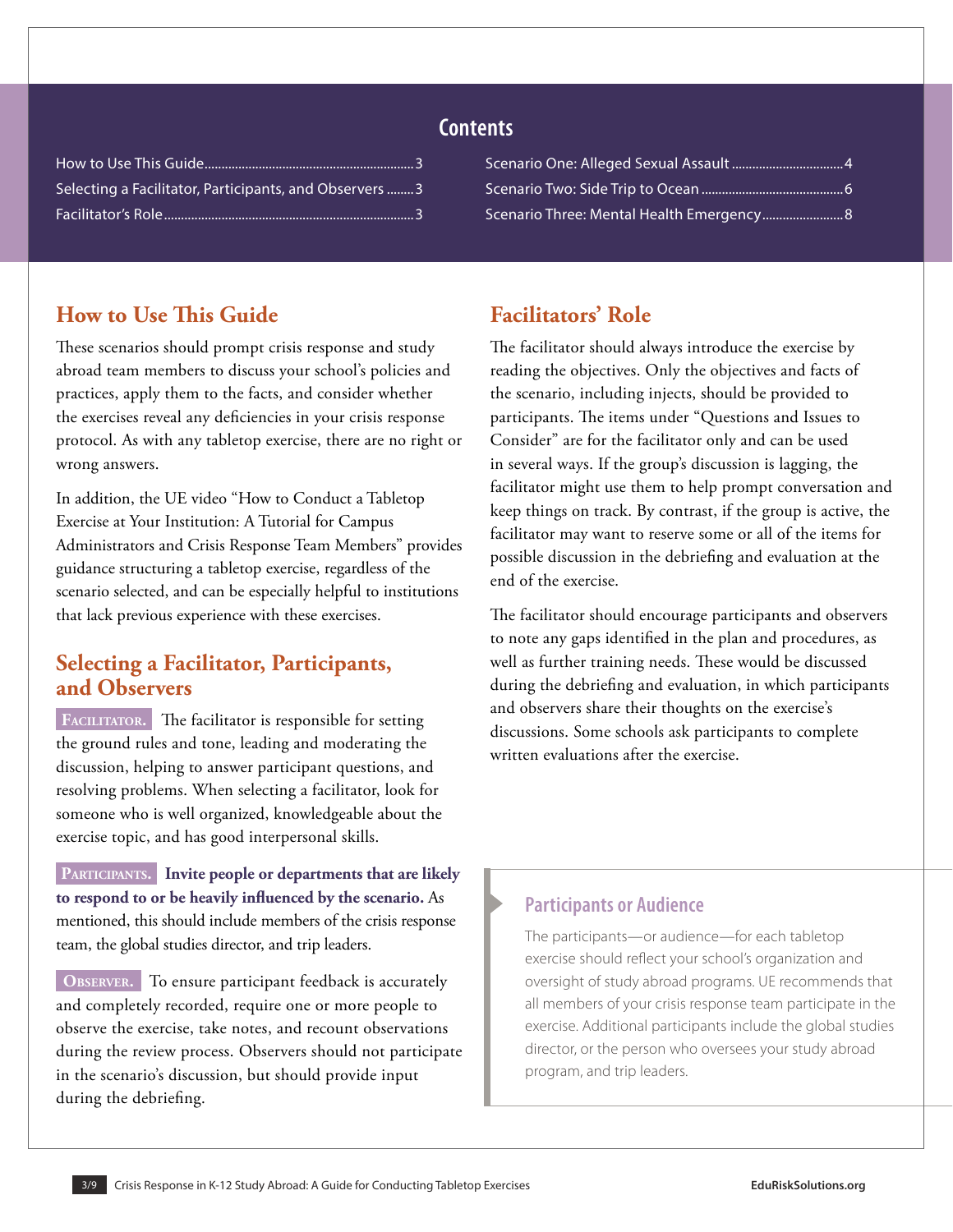# Scenario One: Student Alleges Sexual Assault

# **Objectives**

- Respond to the study abroad scenario based on our crisis response protocol and sexual harassment policies.
- Identify gaps within our crisis response plan that make it less than effective in responding to the scenario.
- Identify sexual harassment training needs for campus constituents based on this scenario.

# **Opening**

Your school sponsors a two-week program in Spain. The current group of 16 students and two trip leaders (one male and one female, both faculty members at the institution) are staying with eight host families in Madrid. Your school's policies state that only students and faculty of the same gender are to stay with the same host family.

Chloe, age 16, approaches the faculty leaders to report that the father of her host family has entered her room the last two nights. He sits at the edge of her bed and attempts to converse with her. He offered to give Chloe a massage, but she asked him to stop and is uncomfortable with the late night visits. After speaking with Chloe, the trip leaders notify the global studies director back home.

### **Group Discussion**

Based on what you know, discuss appropriate responses and activities your crisis response team, global studies director, and trip leaders should take.

- Would this incident activate the institution's crisis response plan?
- Do we have a host family agreement for this trip and/or all trips?
- If yes, what does it say about appropriate and inappropriate interactions with students?
- Do we have a host family vetting process?
- If yes, does it include background checks?
- Who on the crisis response team is responsible for ensuring that the trip leaders know what to do in this situation? Can this individual also ensure trip leaders' understanding of other relevant school policies, such as those prohibiting sexual harassment and assault?
- Should parents be notified of this incident?

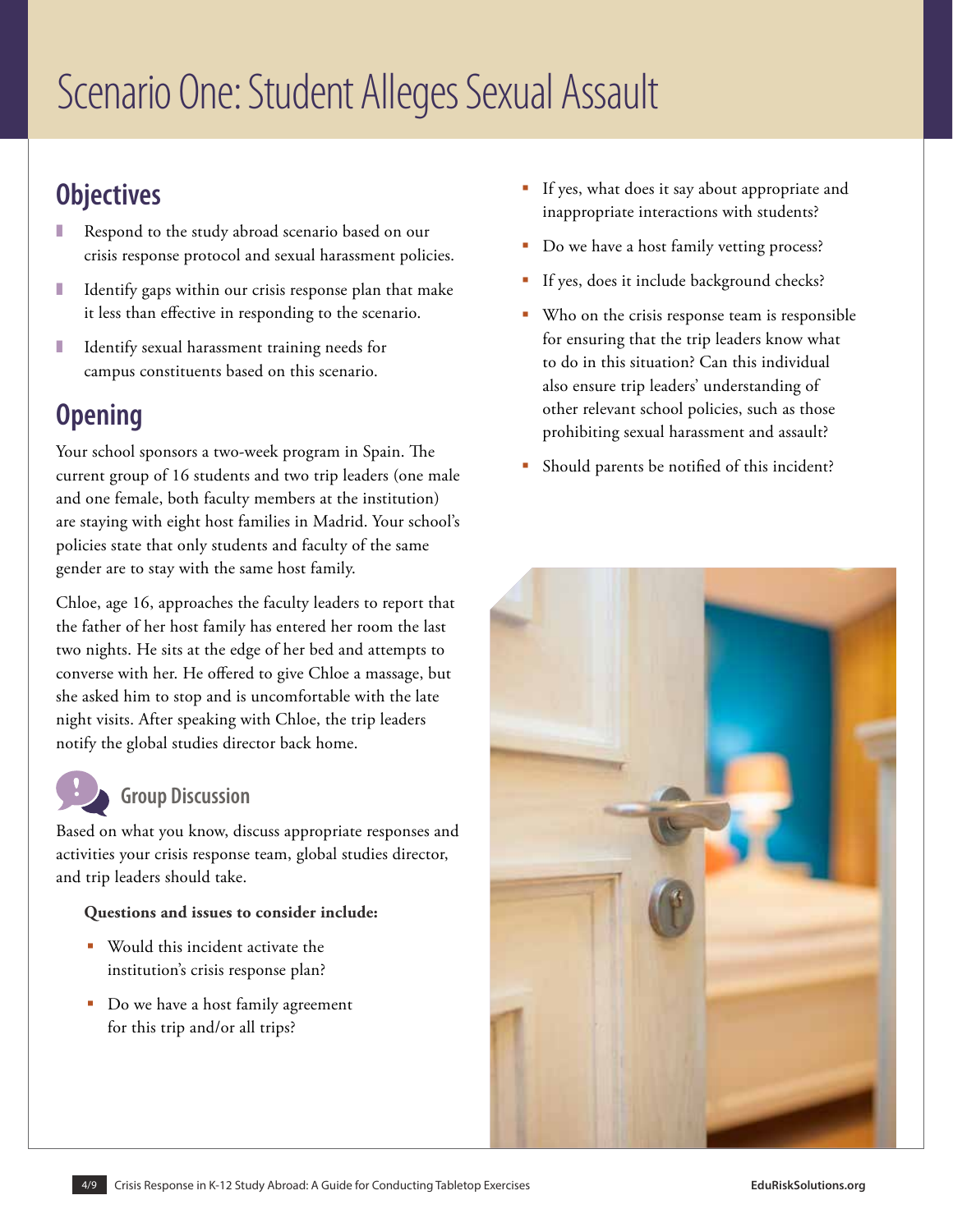# **Inject One**

Chloe is moved to a different host family. Because of space constraints, Chloe is now staying with a host family that is housing two male students from your institution, Geoff and Saul, both age 17. The trip leaders do not report the mixed gender housing arrangement to anyone back at school.

The next morning Chloe arrives at check-in visibly upset. She says all three students went out late last night and visited a discotheque. She remembers the two male students giving her several drinks. She is bleeding and very sore, and tells the trip leader she thinks Geoff forced her to have sex.

### **Group Discussion**

Based on what you know, discuss appropriate responses and activities your team should take.

#### **Questions and issues to consider include:**

- How does the crisis response plan address student sexual assault during a study abroad program?
- What are the proper protocols for reporting the assault to the school, the victim's parents, and local authorities?
- Who investigates the assault on behalf of your institution? Does this individual have the proper training and experience to investigate a sexual assault involving students or employees?
- What types of remedial measures are offered to the victim, such as counseling or separating the victim from the alleged perpetrator?
- **Do trip leaders have contact information** for a representative of the crisis response team and other appropriate officials?
- How do your state's mandatory reporting laws, which generally cover sex or other child abuse allegations, apply in this situation?

# **Inject Two**

Geoff and Saul admit to visiting a discotheque and drinking with Chloe, but they deny harassing or assaulting her in any way. In fact, Geoff and Saul claim that Chloe left the discotheque without them early in the evening. Geoff vehemently denies any violent behavior and tells the trip leaders he will email his parents to let them know he is being falsely accused.

- How are the rights of the alleged perpetrator and victim preserved during the investigation and adjudication of the assault?
- What happens if either the alleged perpetrator or victim must be sent home early? Are there enough trip leaders to accompany one or both of the students home?

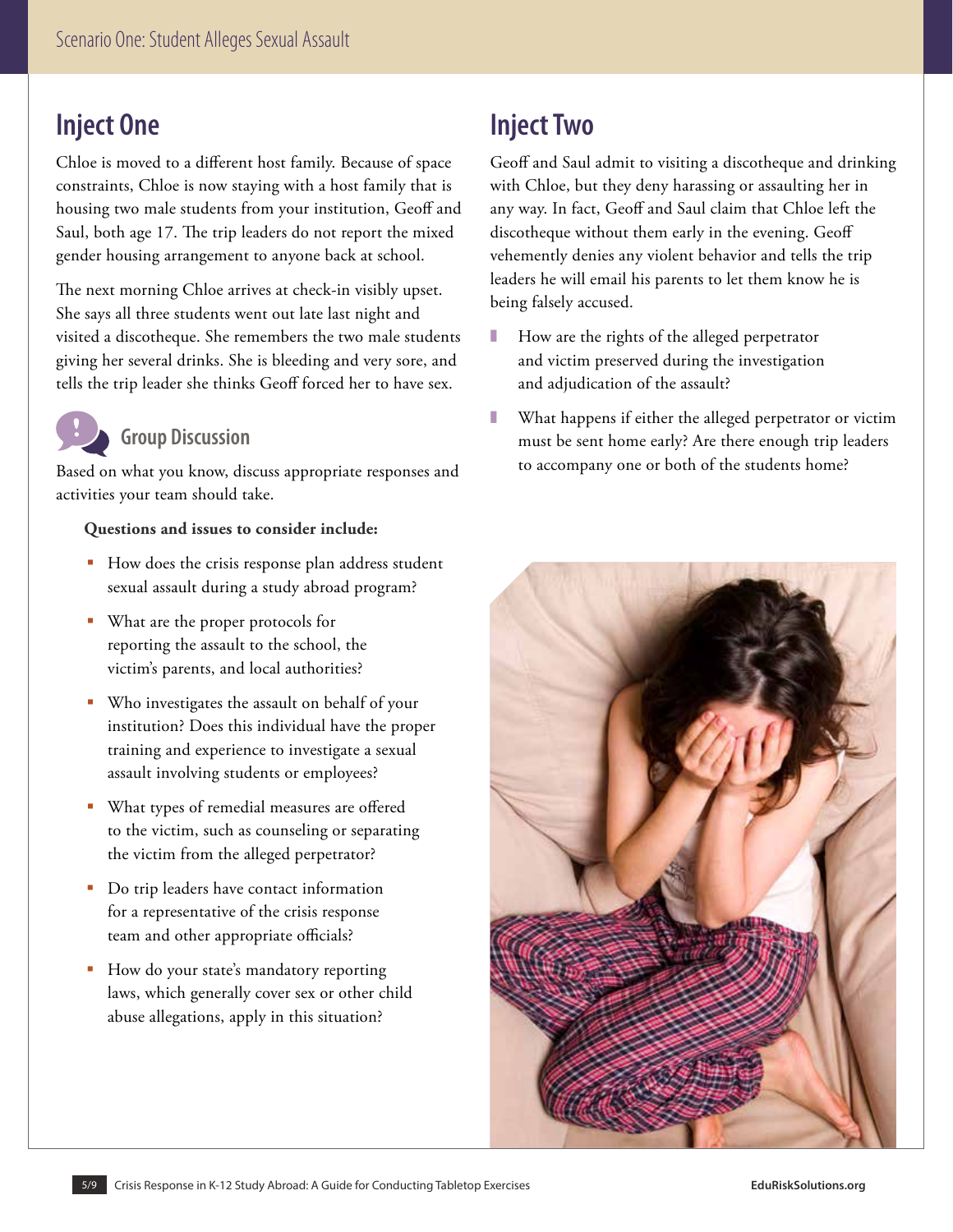# Scenario Two: Students Attend Side Trip to Ocean

### **Objectives**

- Practice our crisis response plan for an unplanned side trip during a study abroad program.
- Determine the effectiveness of our vetting process for third-party providers, including those that provide trip leaders and transportation companies.
- Determine our school's ability to provide timely and accurate information to different audiences.

# **Opening**

After obtaining permission from the school, the Mandarin teacher advertises a trip to China that is partially operated by a private company. The students and two trip leaders (one is the faculty member who advertised the trip; the other is a wilderness exploration leader employed by the private company) plan to stop in Zhuhai, a city on the coast known as the Chinese Riviera. Your institution's policies state that only preapproved activities and trips are to be conducted during the study abroad program.

After arriving in Zhuhai, the wilderness exploration leader offers to take the students and trip leaders to a secret beach he knows about nearby. To get there, they must arrange for bus transportation with his friend's company in town. The bus is involved in a minor collision on the way to the beach. No one is injured, but the party is stranded in a small coastal town overnight while the bus undergoes repairs. The faculty trip leader emails the global studies director to inform the school of a change in the itinerary and the bus accident.

# **Group Discussion**

Based on what you know, discuss appropriate responses and activities your crisis response team, global studies director, and trip leaders should take.

- **Would this incident activate the** institution's crisis response plan?
- What do our contracts with third parties say about extracurricular activities during the program?
- What do our contracts with third parties say about vetting transportation providers?

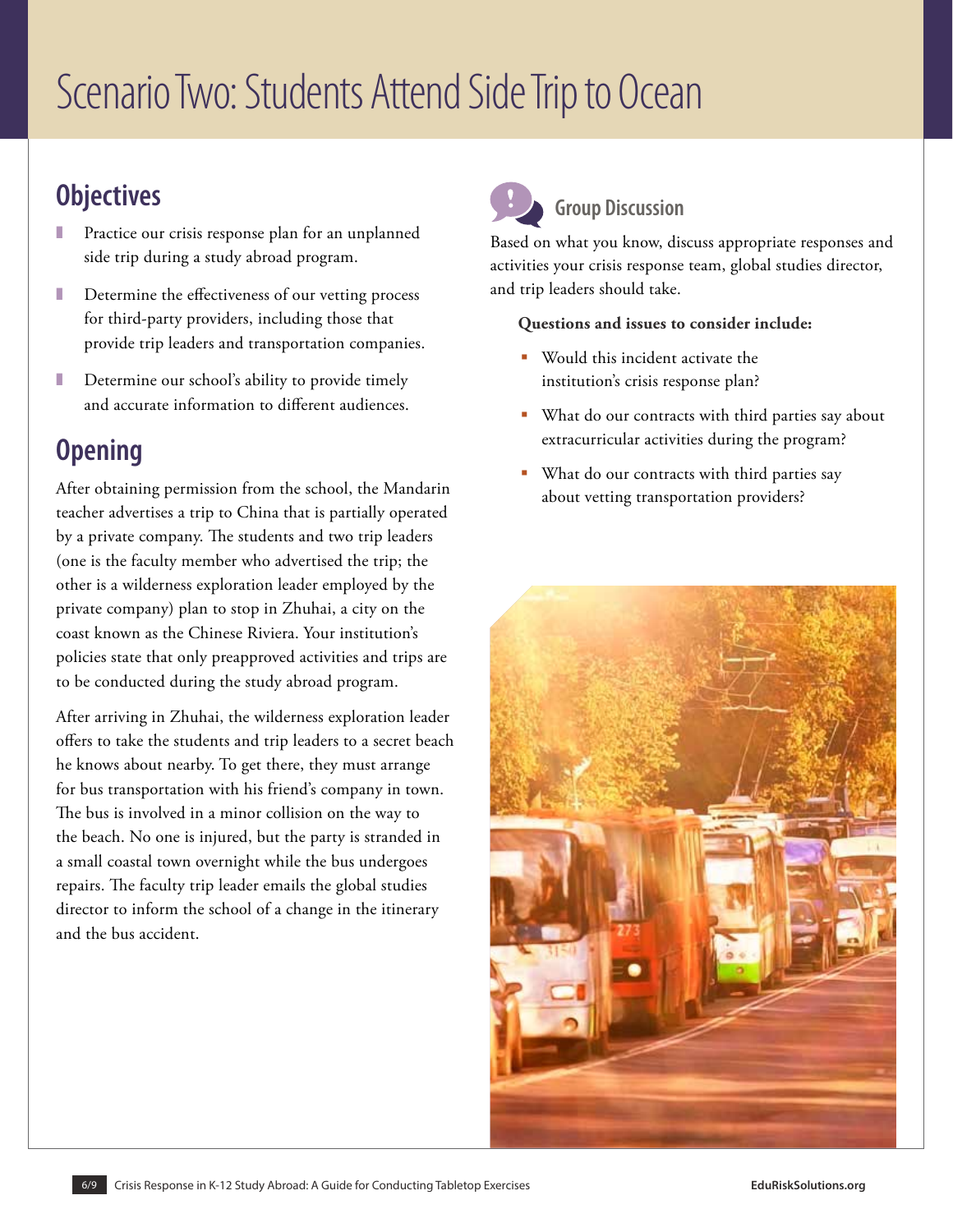# **Inject One**

Repairs to the bus have not been completed. Stuck in the small coastal town another day, both trip leaders agree to take the students to the beach. The wilderness exploration leader takes the group to the water and stays on shore to monitor the swimmers. After an hour, the group realizes that Zachary, age 18, is missing. After several hours there is still no sign of Zachary. The other students begin texting, emailing, and calling their friends and parents back home to share the news of Zachary's disappearance.



### **Group Discussion**

Based on what you know, discuss appropriate responses and activities your team should take.

#### **Questions and issues to consider include:**

- What are the proper protocols for reporting the missing student to the school, the victim's parents, and local authorities?
- What does our crisis response plan say about whom to contact first at the school in the event of an emergency?
- Do we have a plan for quickly communicating with relevant staff about developing study abroad issues? What about a similar plan for communicating with parents?

## **Inject Two**

Zachary's mother finds out about his disappearance after seeing a Facebook post. She calls the school immediately and demands answers. She says that Zachary did not know how to swim. The waiver and release signed by Zachary's mother before the program was attached to an itinerary, but there was no mention of a possible side trip to the ocean for swimming. Zachary's parents are divorced, and Zachary's father did not sign the waiver and release. He calls the school and threatens to sue. Zachary did not sign any form of risk transfer document before his departure.

# **Group Discussion**

Based on what you know, discuss appropriate responses and activities your team should take.

- What does our crisis response plan say about designating a person to remain in touch with Zachary's parents and offer the school's continuing support?
- What resources are available to us to find a missing person?
- **Does our study abroad insurance provide** repatriation for the student's body if necessary?
- **Does our study abroad insurance provide** emergency airfare for Zachary's parents?

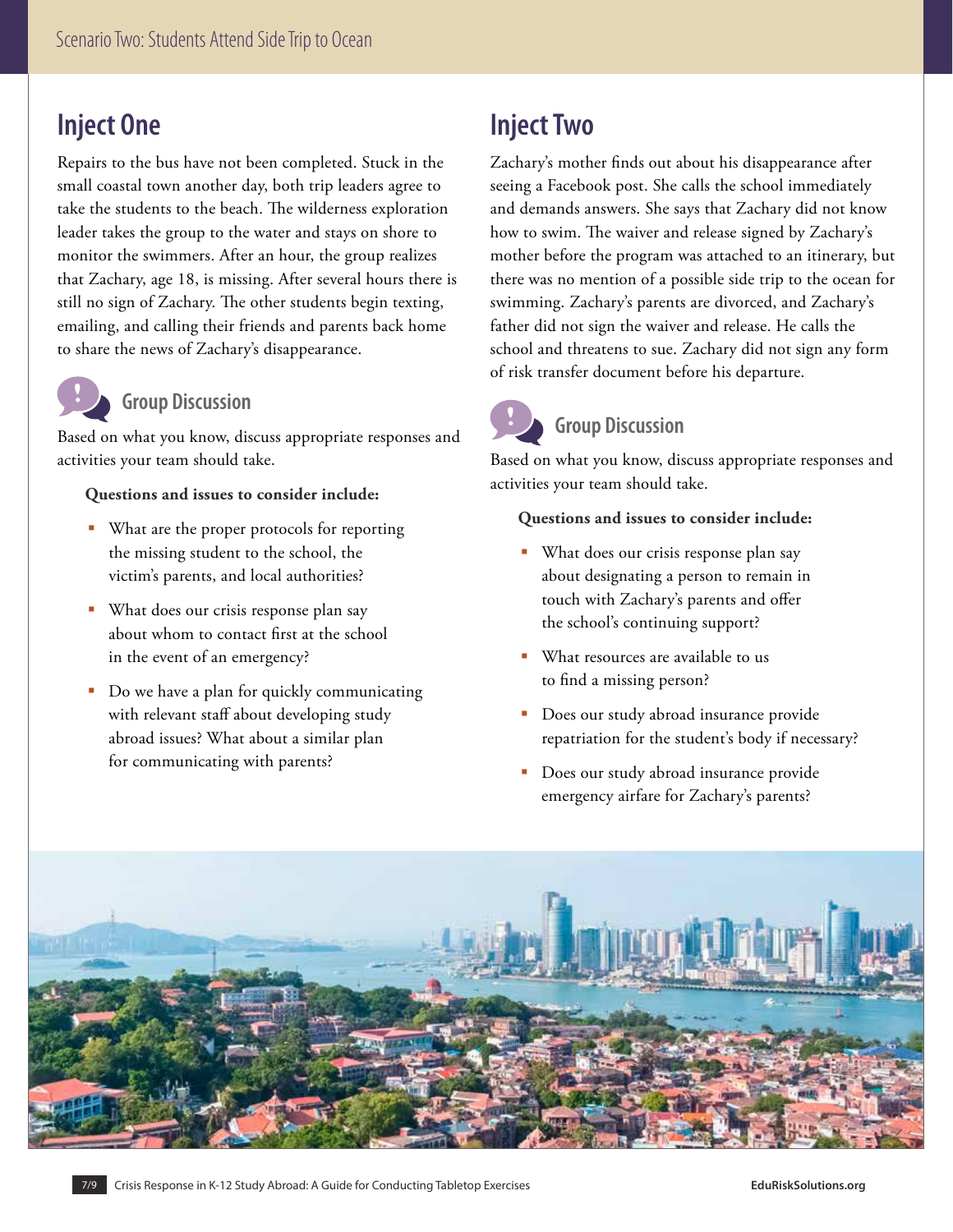## **Objectives**

- Determine the effectiveness of institution plans, policies, and procedures for responding to mental health emergencies.
- Evaluate the adequacy of resources, such as nearby health care facilities, counseling centers, and other materials to support a health care crisis response.
- Identify mental health training needed for study abroad program leaders and resources for study abroad participants based on this scenario.
- Determine if our school's student to trip leader ratio is adequate.

# **Opening**

Your school organizes an Alternative Spring Break trip to Costa Rica. Twenty students and two faculty members (who are fluent in Spanish) travel to a remote jungle and build health clinics for residents with no access to medical care. The trip is popular, and the 20 students are selected competitively. On the second day in Costa Rica, Ava, age 15, tells one of the trip leaders that she forgot to bring her antidepressant medication. The trip leaders phone the school and learn that Ava's student health files do not contain a prescription for the antidepressant.

# **Group Discussion**

Based on what you know, discuss appropriate responses and activities your team should take.

#### **Questions and issues to consider include:**

- Would this incident activate the institution's crisis response plan?
- **Does our pretrip medical form request** participants to list relevant health issues, allergies, and medications?
- Does our prescription medication policy address self-administration of medications on study abroad programs?

# **Inject One**

The school calls Ava's parents. They tell the global studies director that she has been seeing a psychiatrist and was recently diagnosed with anorexia nervosa. The school decides that Ava must be sent home early.



### **Group Discussion**

Based on what you know, discuss appropriate responses and activities your team should take.

- Are there enough trip leaders in attendance to send one home early with Ava?
- **How are the remaining students** supervised in the event one trip leader must bring a student home early?
- Who is responsible for the costs of flying students and trip leaders home early?